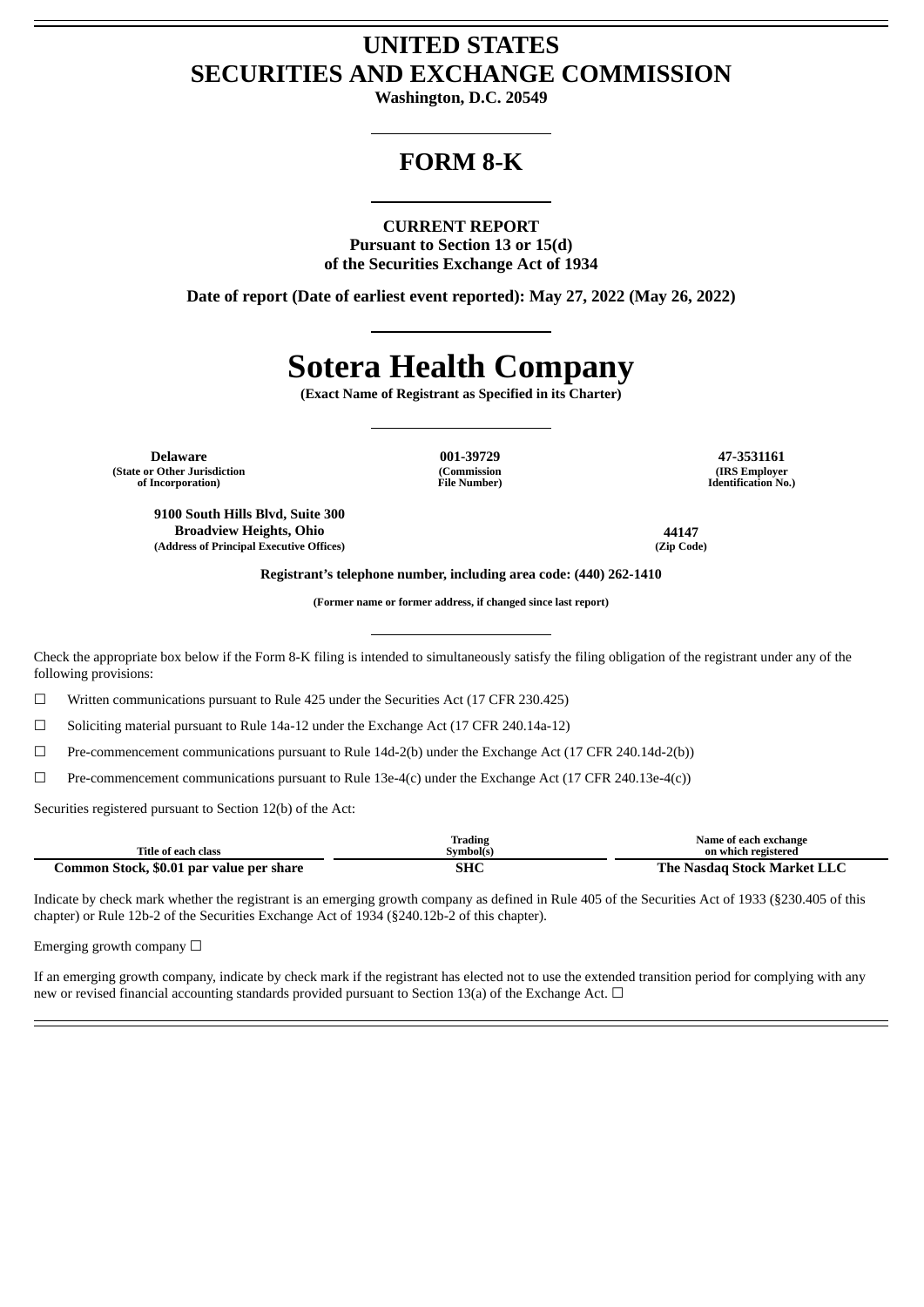#### **Item 5.07. Submission of Matters to a Vote of Security Holders.**

On May 26, 2022 Sotera Health Company (the "Company") held its 2022 Annual Meeting of Stockholders (the "Annual Meeting"). The Company's stockholders voted on three items at the Annual Meeting, each of which is described in more detail in the Company's definitive proxy statement filed with the Securities and Exchange Commission on April 14, 2022. Present at the Annual Meeting in person or by proxy were holders of 266,228,143 shares of common stock of the Company, representing 94.13% of the voting power of the shares of common stock of the Company as of the close of business on April 1, 2022, the record date for the Annual Meeting, and constituting a quorum for the transaction of business.

The stockholders of the Company voted on the following items at the Annual Meeting:

- 1. To elect three directors as Class II directors to serve a three-year term until the 2025 annual meeting of stockholders and until their successors are duly elected and qualified.
- 2. To recommend the frequency of future advisory votes to approve the compensation of the Company's named executive officers.
- 3. To ratify the appointment of Ernst & Young LLP as the Company's independent registered public accounting firm for the fiscal year ending December 31, 2022.

The final results for each of these proposals are as follows:

#### 1. Election of Directors

| Nominee          | For         | Against    | Abstain | <b>Broker Non-Vote</b> |
|------------------|-------------|------------|---------|------------------------|
| Ruoxi Chen       | 239,802,823 | 25,545,784 | 131.842 | 747.694                |
| David A. Donnini | 239,860,666 | 25.487.966 | 131.817 | 747.694                |
| Ann R. Klee      | 240.814.033 | 24,535,469 | 130.947 | 747,694                |

Based on the votes set forth above, each director nominee was duly elected to serve until the 2025 annual meeting of stockholders and until his or her successor is duly elected and qualified.

#### 2. Frequency of Future Advisory Votes to Approve the Compensation of the Company's Named Executive Officers

| $ -$<br>One Year | Two Years    | Three Years     | bstentions |
|------------------|--------------|-----------------|------------|
| ,407<br>264,927  | 399<br>4,JJJ | 366.7<br>H<br>. | 184,871    |

Based on the votes set forth above, the Company's stockholders recommended, by advisory vote, a one year frequency for future advisory votes on executive compensation. In accordance with these results and its previous recommendation, the Board of Directors determined that future advisory votes on named executive officer compensation will be held every year.

#### 3. Ratification of Appointment of Independent Registered Public Accounting Firm

| For                           | Against                | Abstain |
|-------------------------------|------------------------|---------|
| 266<br>094<br>$\overline{24}$ | $F^{\prime}$<br>L, JJJ | .884    |

Based on the votes set forth above, the stockholders ratified the appointment of Ernst & Young LLP as the Company's independent registered public accounting firm for the fiscal year ending December 31, 2022. There were no broker non-votes on this matter.